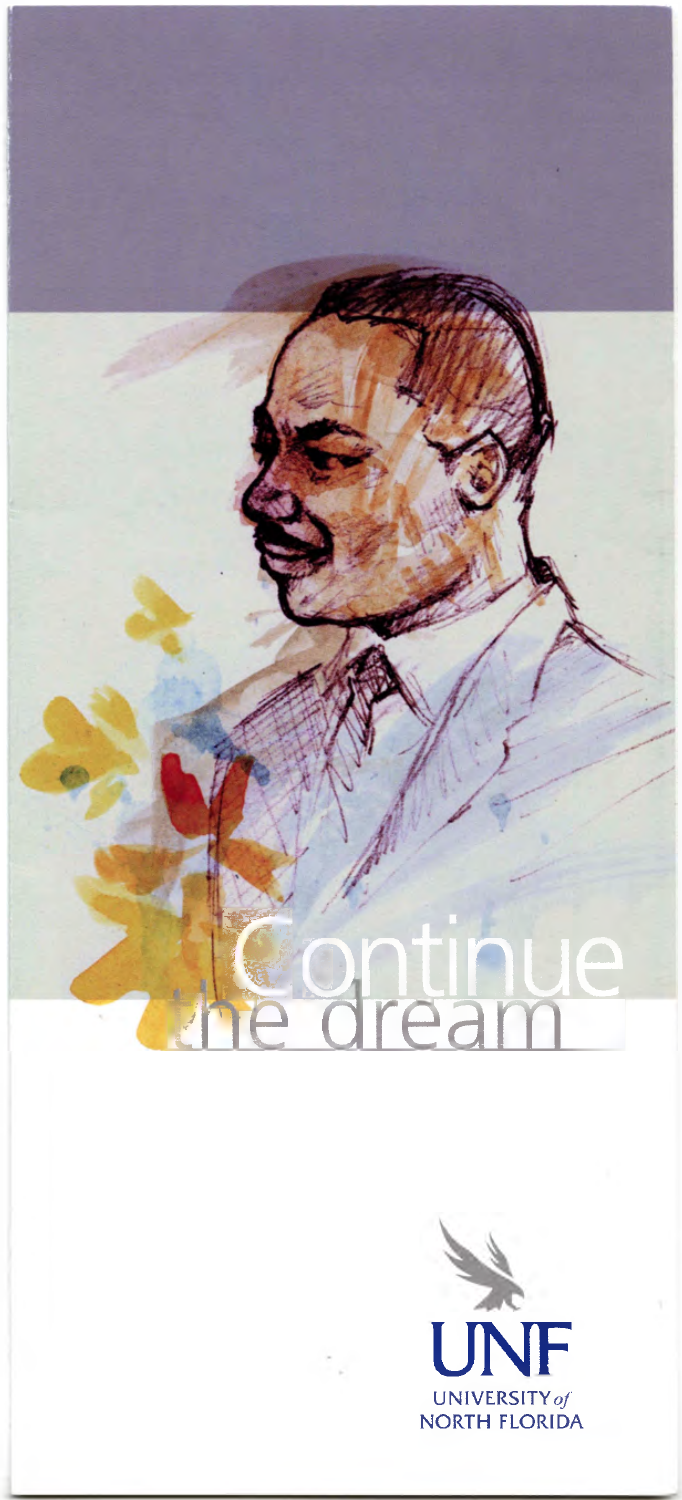# OUR GIFT CAN HELP **NSEORN** THE UNF **CAMPUS**

When UNF students have <sup>a</sup> need to come together seeking solace from world events or to derive strength from one another they frequently gather at a specific location on campus.

A small courtyard between two buildings in the core of campus has become a focal point for such gatherings since the installation of an elegant sculpture depicting a great man of small stature - Mahatma Gandhi. His nonviolent message which has given hope and strength to millions around the world has transformed a small part of our campus.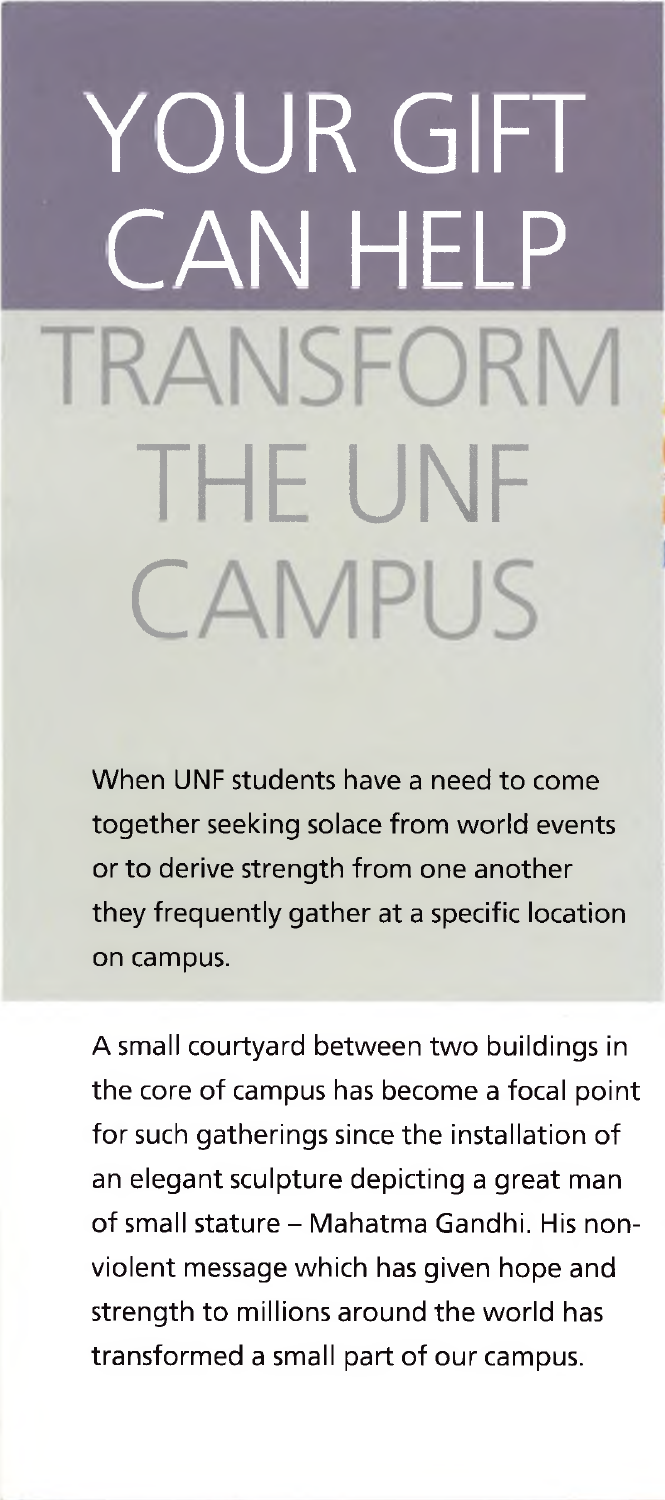Now the University of North Florida is seeking funds to add a second legend to this special area. A replica of Martin Luther King Jr. will stand at the opposite end of the courtyard adding to the power of the area to inspire and console.

## "A GENUINE LEADER IS NOT A SEARCHER FOR CONSENSUS BUT A MOLDER OF CONSENSUS."

### Martin Luther King Jr.

Your gift will enable us to add the King statue to the Gandhi statue and enhance the courtyard. Two of the world's foremost advocates of nonviolent change and individual leadership will grace the center of a campus at <sup>a</sup> university dedicated to transforming the lives of its students.

The Martin Luther King Jr. sculpture will be created by the same artist who created the incredible life-like image of Gandhi.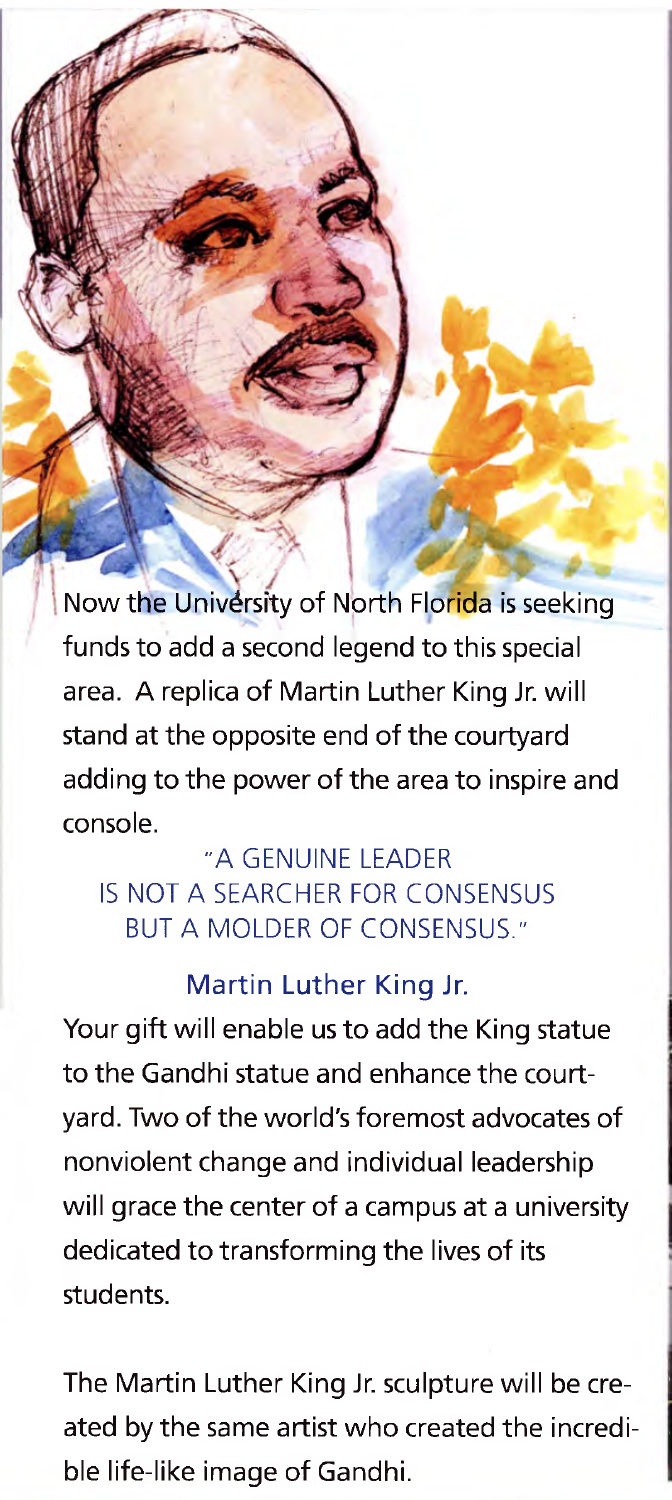"THE ULTIMATE MEASURE OF A MAN IS NOT WHERE HE STANDS IN MOMENTS OF COMFORT AND CONVENIENCE, BUT WHERE HE STANDS AT TIMES OF CHALLENGE AND CONTROVERSY."

### Martin Luther King Jr.

Jasu Shilpi is a renowned bronze sculpture artist who has created pieces around the world. The newest addition to the courtyard will enhance the welcoming atmosphere where students can discuss some of the same issues championed by these two great leaders. A donor gift card is attached to this brochure to assist in your donation.

Contributions may qualify for matching funds from the State of Florida. For more information contact Kathleen Leone, director of development, 904-620-2600 or visit [www.unf.edu/ia/foundation/](http://www.unf.edu/ia/foundation/) and click on Giving to UNF.

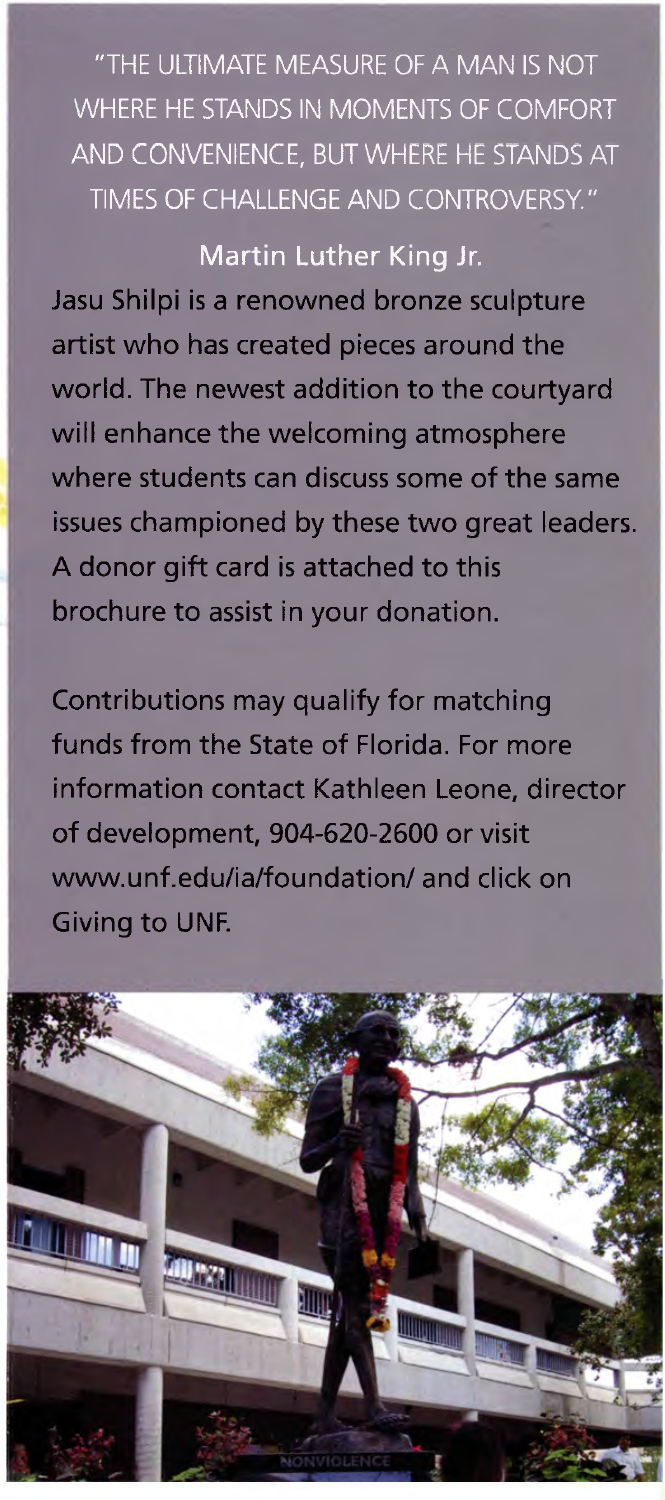"The addition of a statue depicting Martin Luther King Jr. will create an atmosphere for this courtyard that will be conducive to individual contemplation and group discussions. It will be a welcome addition to our campus." **Brittany Norris, Senior** 



<sup>1</sup> UNF Drive Jacksonville, FL 32224

> Student Affairs (904) 620-2600 www.[unf.edu](http://www.unf.edu)